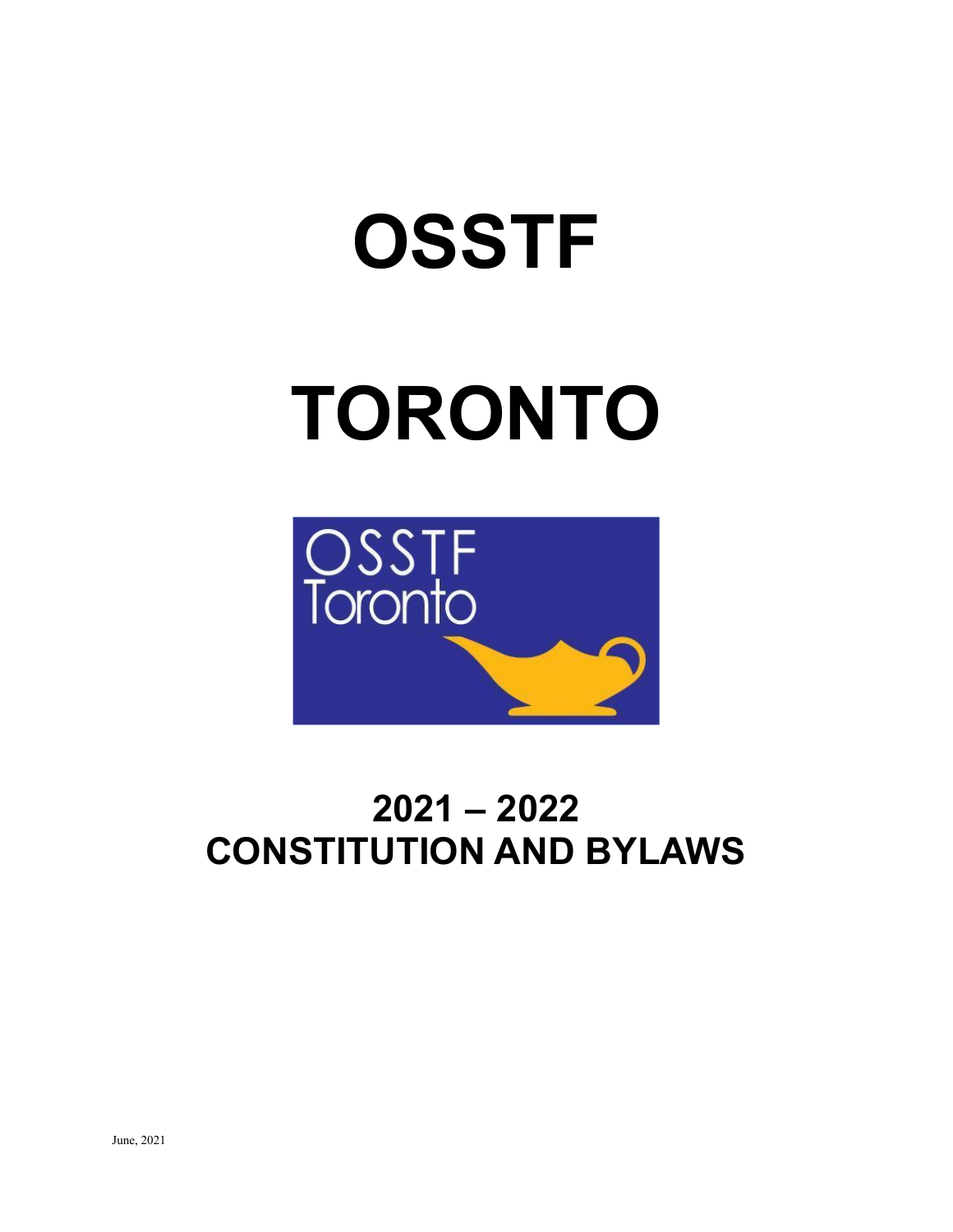### **OSSTF TORONTO**

### **CONSTITUTION AND BYLAWS**

#### **CONSTITUTION**

| <b>ARTICLE 1</b>  | <b>OBJECTS</b>                              | page 3 |
|-------------------|---------------------------------------------|--------|
| <b>ARTICLE 2</b>  | <b>DEFINITIONS</b>                          | page 3 |
| <b>ARTICLE 3</b>  | <b>NAME</b>                                 | page 3 |
| <b>ARTICLE 4</b>  | <b>MEMBERSHIP</b>                           | page 4 |
| <b>ARTICLE 5</b>  | <b>ORGANIZATION</b>                         | page 4 |
| ARTICLE 6         | <b>TERMS OF OFFICE</b>                      | page 4 |
| <b>ARTICLE 7</b>  | <b>GENERAL MEETINGS</b>                     | page 4 |
| <b>ARTICLE 8</b>  | CONFLICT WITH OSSTF PROVINCIAL CONSTITUTION | page 4 |
| <b>ARTICLE 9</b>  | <b>DISTRICT LEVY</b>                        | page 5 |
| <b>ARTICLE 10</b> | ANTI-HARASSMENT AND ANTI-BULLYING           | page 5 |
| <b>ARTICLE 11</b> | ANTI-RACISM (June 2021)                     | page 5 |
| <b>ARTICLE 12</b> | AMENDMENTS TO THE CONSTITUTION              | page 5 |
|                   |                                             |        |

#### **BYLAWS**

| BYLAW 1             | <b>QUORUM</b>                            | page 6  |
|---------------------|------------------------------------------|---------|
| BYLAW 2             | <b>VOTING</b>                            | page 6  |
| BYLAW <sub>3</sub>  | DETERMINATION OF EXECUTIVE MEMBERS       | page 6  |
| BYLAW <sub>4</sub>  | STANDING COMMITTEES and AFFILIATIONS     | page 7  |
| BYLAW <sub>5</sub>  | <b>DISTRICT FINANCES</b>                 | page 12 |
| BYLAW <sub>6</sub>  | <b>DELEGATES TO AMPA</b>                 | page 13 |
| <b>BYLAW7</b>       | RIGHTS, PRIVILEGES AND DUTIES OF MEMBERS | page 14 |
| BYLAW <sub>8</sub>  | DUTIES OF THE DISTRICT EXECUTIVE         | page 14 |
| BYLAW <sub>9</sub>  | CANDIDATES FOR PROVINCIAL EXECUTIVE or   |         |
|                     | <b>OTF GOVERNOR</b>                      | page 16 |
| BYLAW 10            | <b>DISTRICT POLICY</b>                   | page 16 |
| BYLAW 11            | DISTRICT DUTIES OF THE BARGAINING UNITS  | page 17 |
| BYLAW 12            | <b>RULES OF ORDER AND PROCEDURES</b>     | page 17 |
| BYLAW <sub>13</sub> | <b>MEETINGS</b>                          | page 17 |
| BYLAW 14            | AMENDMENTS TO BYLAWS                     | page 17 |
| BYLAW 15            | REPRESENTATION AT GENERAL AND ANNUAL     |         |
|                     | <b>GENERAL MEETINGS</b>                  | page 18 |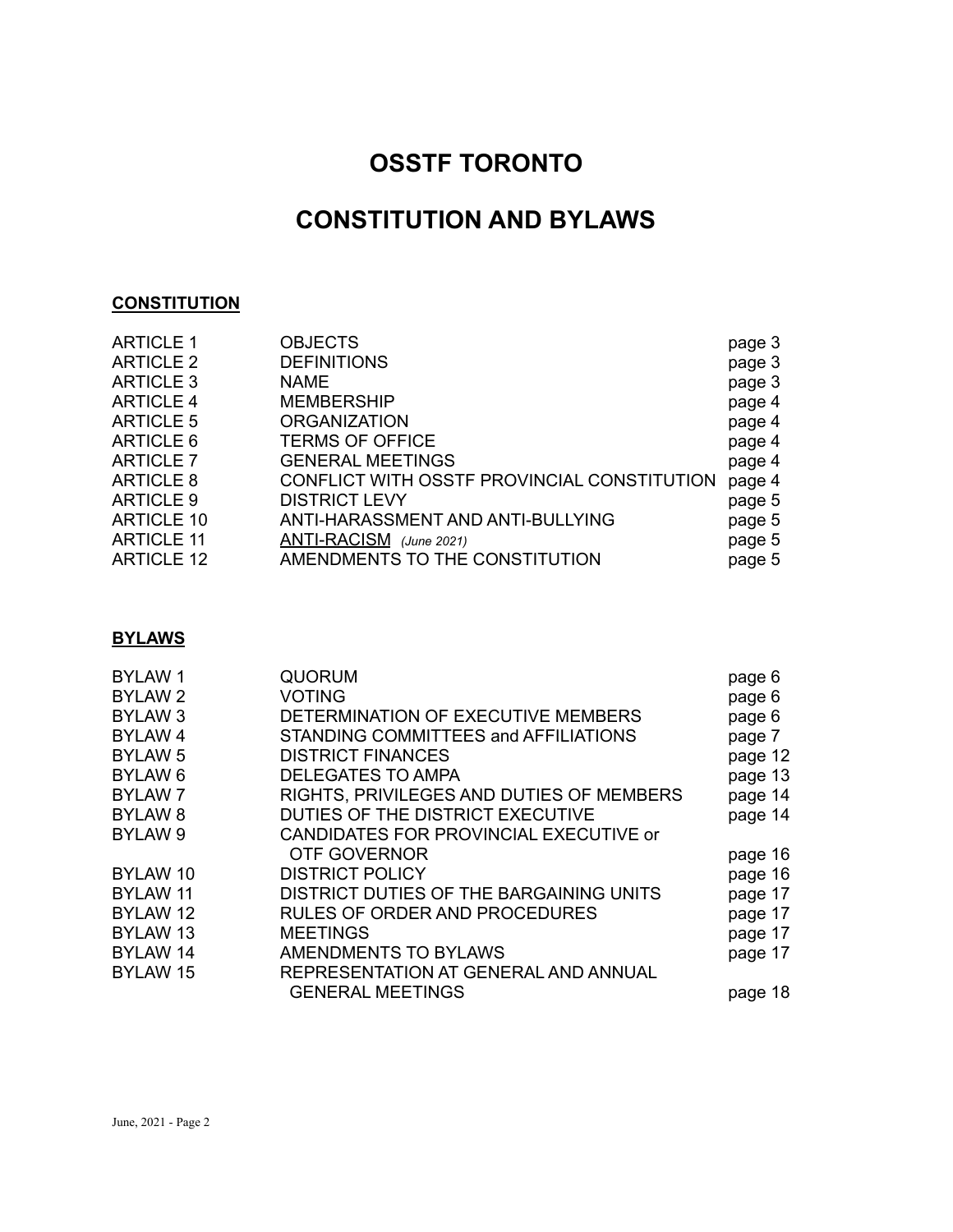#### **ARTICLE 1 – OBJECTS**

1.1 The objects of OSSTF Toronto shall be as stated in the OSSTF Constitution.

#### **ARTICLE 2 - DEFINITIONS**

- 2.1 In this Constitution:
- 2.1.1 "AGM" shall mean Annual General Meeting.
- 2.1.2 "AMPA" shall mean the Annual Meeting of the Provincial Assembly.
- 2.1.3 "Bargaining Unit" or "BU" shall mean a Bargaining Unit Organization of OSSTF Toronto.
- 2.1.4 "Bylaws" shall mean standing rules governing the membership of OSSTF Toronto made under this Constitution on matters of internal regulation and matters, which are entirely within the control of OSSTF Toronto.
- 2.1.5 "Chairperson" shall mean the Presiding Officer of an official body of OSSTF Toronto.
- 2.1.6 "Constitution" shall mean a system of fundamental principles according to which OSSTF Toronto is governed, and the basic organization of OSSTF Toronto.
- 2.1.7 "Days" shall mean school days.
- 2.1.8 "District" shall mean the Ontario Secondary School Teachers' Federation, Toronto.
- 2.1.9 "Executive" shall mean the OSSTF Toronto Executive.<br>2.1.10 "FTE" (Full Time Equivalent Membership) for the purpo
- "FTE" (Full Time Equivalent Membership) for the purposes of representation and finances of the District shall mean those FTE numbers as determined by the Provincial Office.
- 2.1.11 "General Meeting" shall mean a meeting open to all Members.
- 2.1.12 "(M/m)ember" shall mean any Active Member of OSSTF Toronto as defined by the Provincial Constitution and Bylaws, unless otherwise stated.
- 2.1.13 "OSSTF" shall mean the Ontario Secondary School Teachers' Federation.
- 2.1.14 "OTF" shall mean the Ontario Teachers' Federation.
- 2.1.15 "Policy" shall mean a stand or position taken by OSSTF Toronto in accordance with the Bylaws on matters whose resolution is beyond the internal legislative power of the District.
- 2.1.16 "TDSB" shall mean the Toronto District School Board.
- 2.1.17 "TTBU" shall mean the Toronto Teachers' Bargaining Unit, OSSTF Toronto.
- 2.1.18 "PSSP" shall mean the Professional Student Services Bargaining Unit, OSSTF Toronto.
- 
- 2.1.19 "OTBU" shall mean the Occasional Teachers' Bargaining Unit, OSSTF Toronto.<br>2.1.20 "Federation Year" shall mean the fiscal and membership vear from July 1 to the 2.1.20 "Federation Year" shall mean the fiscal and membership year from July 1 to the following June 30.

#### **ARTICLE 3 – NAME**

3.1 This organization shall be known as: "OSSTF Toronto".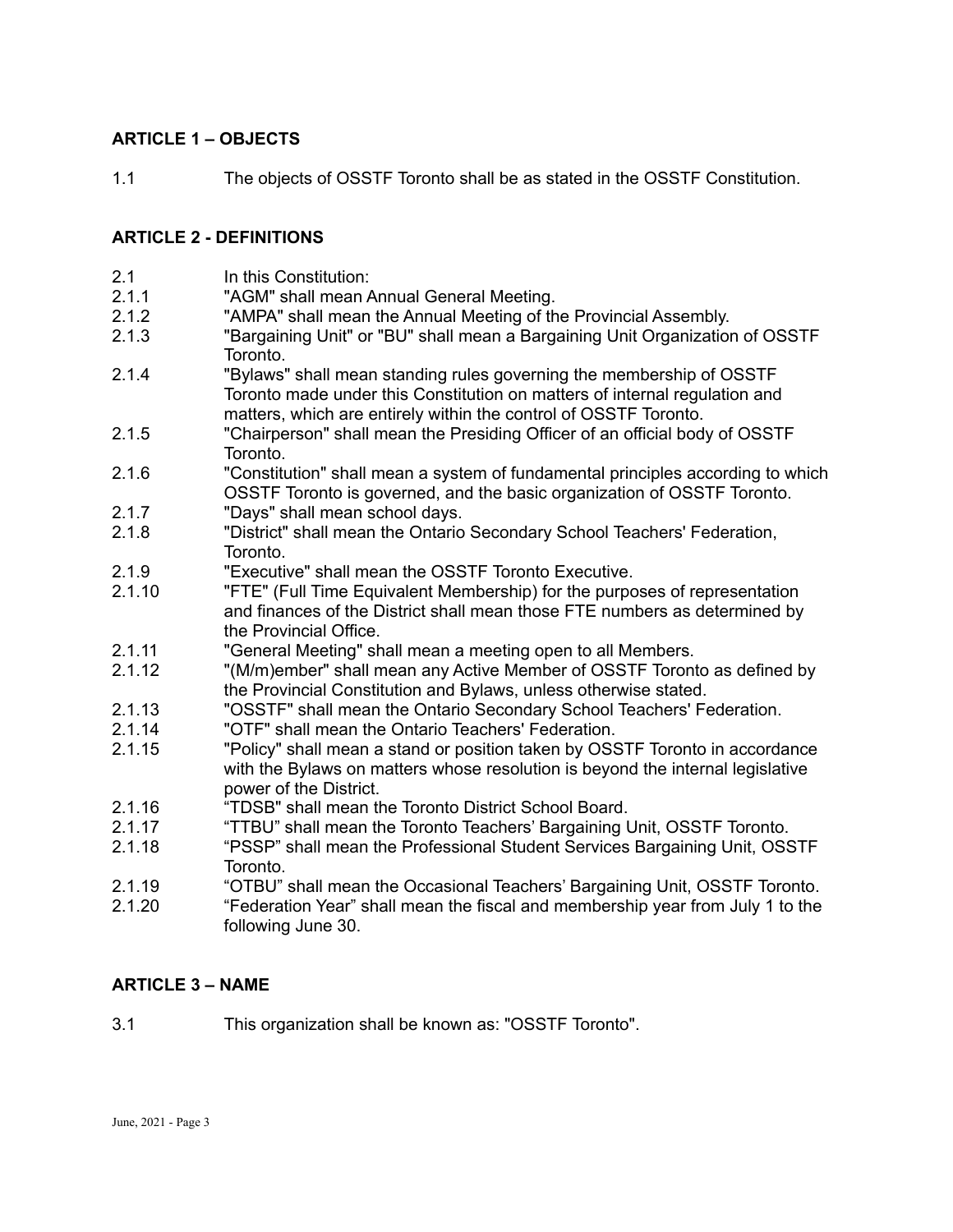#### **ARTICLE 4 – MEMBERSHIP**

4.1 Membership in OSSTF Toronto shall be in accordance with the OSSTF Provincial Constitution and Bylaws.

#### **ARTICLE 5 - ORGANIZATION**

- 5.1 There shall be a District Executive consisting of:
- 5.1.1 Nineteen (19) voting members as determined under Bylaw 3 comprised of:
- 5.1.2 President
- 5.1.3 First Vice-President
- 5.1.4 Second Vice-President
- 5.1.5 Secretary/Treasurer
- 5.1.6 Fifteen (15) Executive Officers
- 5.1.7 Chairs of Standing Committees shall be non-voting members of the Executive
- 5.1.8 An Additional Four (4) Dismantling Anti-Black Racism and Intersectional Oppression Executives. *(June 2021)*
- 5.2 The Standing Committees of OSSTF Toronto shall be:
- 5.2.1 Finance<br>5.2.2 Constitut
- **Constitution**
- 5.2.3 Occupational Health and Safety
- 5.2.4 Status of Women
- 5.2.5 Human Rights
- 5.2.6 Political Action
- 5.2.7 Communications
- 5.2.8 Pride *(Nov 2020)*
- 5.2.9 Eco

#### **ARTICLE 6 - TERMS OF OFFICE**

- 6.1 District Executive
- 6.1.1 The term of office for a newly appointed Executive shall begin July 1st.
- 6.1.2 The term of office for the District Executive will end June 30th.

#### **ARTICLE 7 – GENERAL MEETINGS**

- 7.1 There shall be a minimum of two (2) General Meetings per school year, one in October and one in June.
- 7.2 The June General Meeting shall be the Annual General Meeting.

#### **ARTICLE 8 - CONFLICT WITH OSSTF PROVINCIAL CONSTITUTION**

8.1 Any part of this Constitution or any amendment thereto, which conflicts with the Provincial Constitution of the OSSTF are hereby declared null and void.

June, 2021 - Page 4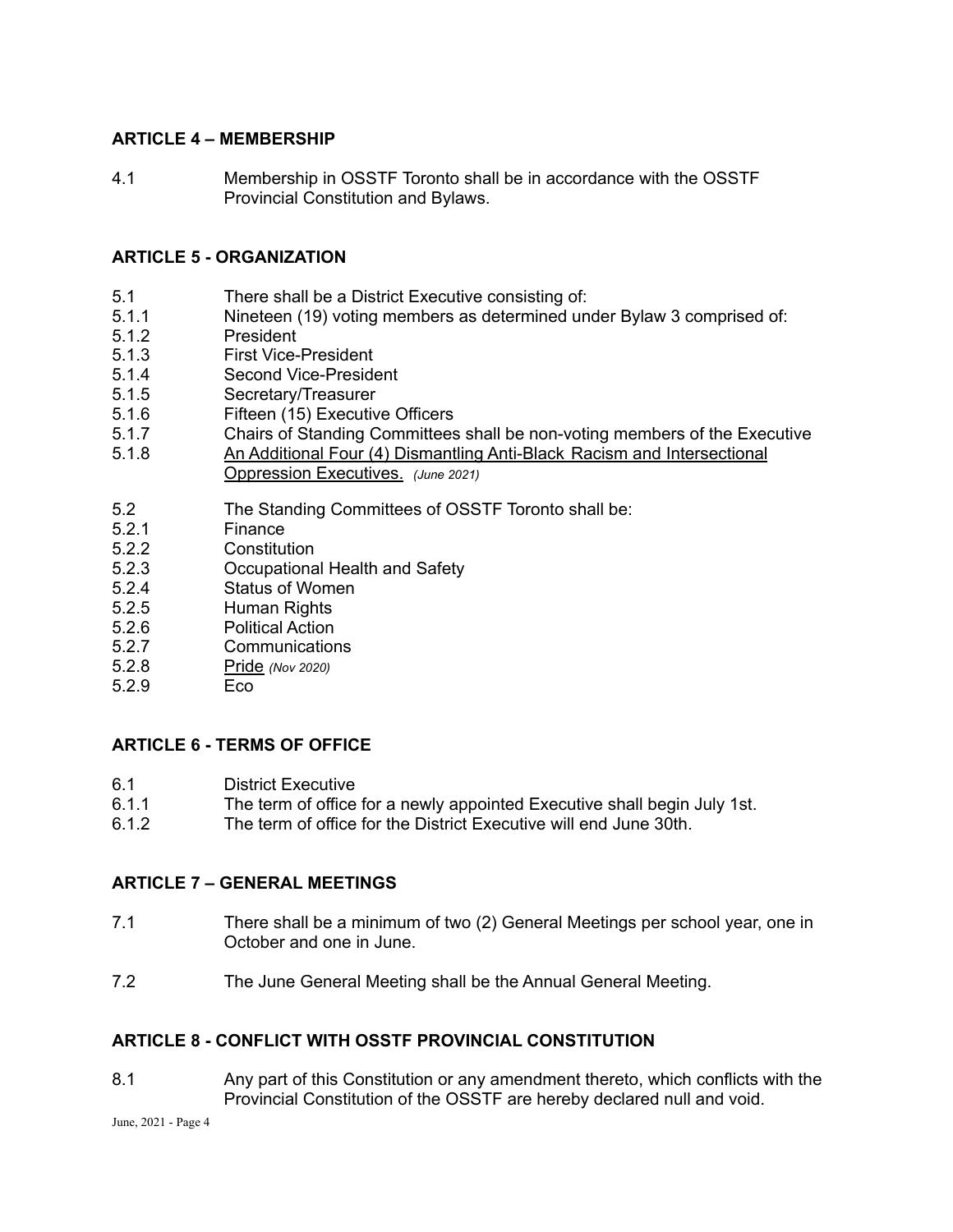#### **ARTICLE 9 – DISTRICT LEVY**

9.1 There shall be a levy upon District Members as described in the Bylaws.

#### **ARTICLE 10 – ANTI-HARASSMENT AND ANTI-BULLYING**

10.1 The District shall have an Anti-Harassment and Anti-Bullying Policy and Procedure.

#### **ARTICLE 11 – ANTI-RACISM POLICY AND PROCEDURE**

11.1 The District shall have an Anti-Racism Policy and Procedure. *(June 2021)*

#### **ARTICLE 12 – AMENDMENTS TO THE CONSTITUTION**

- 12.1 Amendments to these articles may be made at an Annual General Meeting provided notice of motion has been given to the Constitution Committee twenty (20) days in advance of the Annual General Meeting.
- 12.1.1 The Constitution Committee shall ensure that the District Executive is provided copies of the proposed amendments at least ten (10) days prior to the General Meeting.
- 12.1.2 Each Bargaining Unit Executive must provide the proposed amendments to their membership prior to the General Meeting.
- 12.1.3 Amendments submitted in accordance with Article 12.1 may be passed by a two thirds (2/3) majority of those present and voting and otherwise by nine tenths (9/10) majority.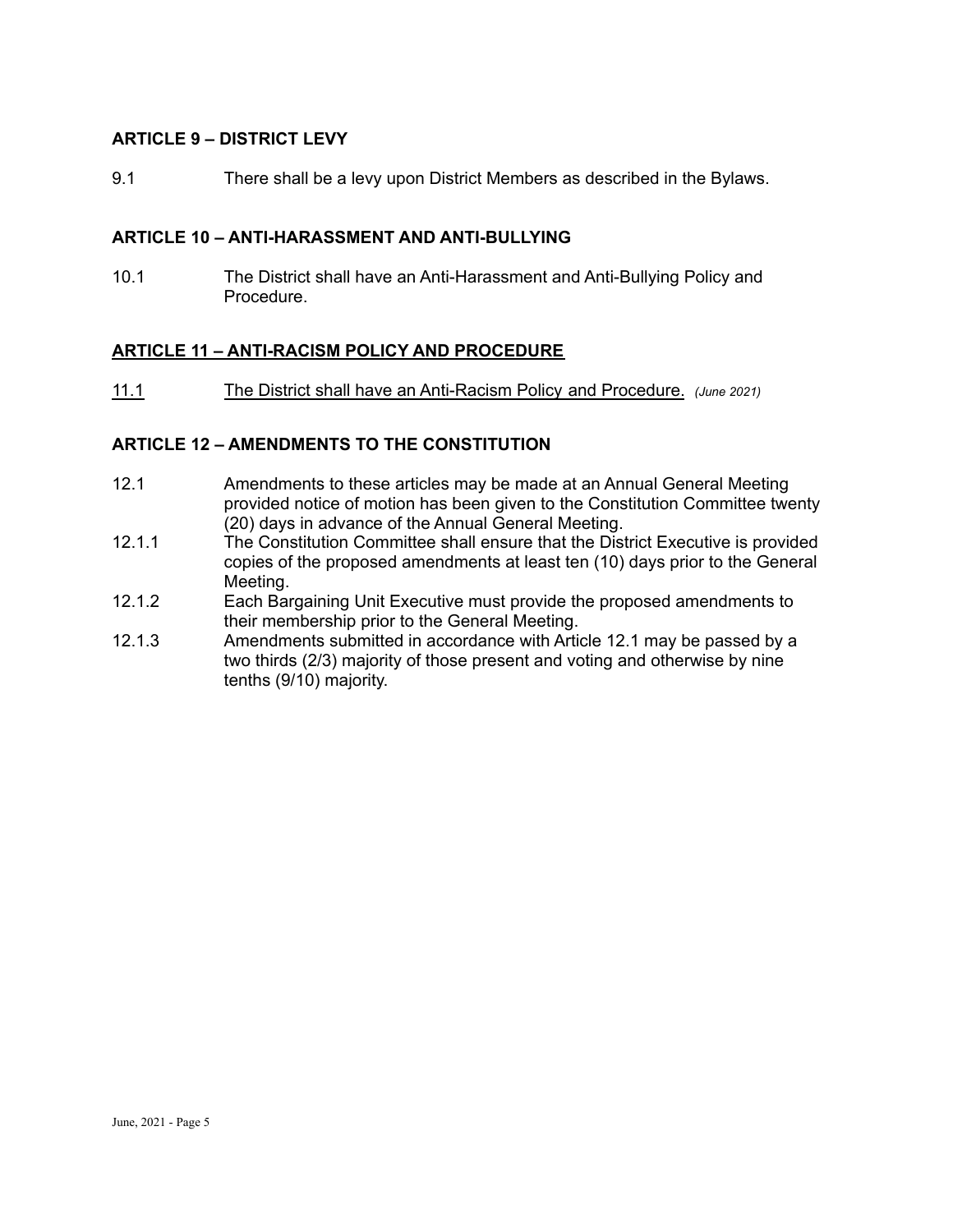#### **BYLAWS**

#### **BYLAW 1 - QUORUM**

- 1.1 A quorum for District Executive meetings shall be at least fifty per cent (50%) of the membership of the District Executive, with representation from at least two bargaining units.
- 1.2 A quorum for District Committee meetings shall be thirty per cent (30%) of the membership of the committee, except for the Finance Committee.
- 1.3 A quorum for a District General Meeting or the Annual General Meeting shall be one hundred (100) members or five per cent (5%) of the membership of OSSTF Toronto, whichever is less.
- 1.4 A quorum for the Finance Committee shall be four (4), including the Chair.

#### **BYLAW 2 - VOTING**

- 2.1 Each District Executive member shall have one vote on the District Executive.
- 2.2 Each District Committee member shall have one vote on the Committee.

#### **BYLAW 3 - DETERMINATION OF EXECUTIVE MEMBERS**

- 3.1 District Executive Appointed By Bargaining Units
- 3.1.1 The OSSTF Toronto Bargaining Units' Executives shall each appoint, from its own duly elected officers, the following number of District Executive Members:
- 3.1.2 The President of the Toronto Teachers' Bargaining Unit, plus nine (9) other Executive members from the Toronto Teachers' Bargaining Unit.
- 3.1.3 The President of the Professional Student Services Bargaining Unit, plus one (1) other Executive member from the Professional Student Services Bargaining Unit Executive.
- 3.1.4 The President of the Occasional Teachers' Bargaining Unit, plus one (1) other Executive member from the Occasional Teachers' Bargaining Unit Executive
- 3.1.5 Five (5) additional Executive Officers elected or appointed by their respective Bargaining Unit as follows:
	- three (3) from the BU with the largest FTE;
	- one (1) from the BU with the second largest FTE;
	- one (1) from the BU with the third largest FTE.
- 3.1.6 The Executive of each Bargaining Unit shall appoint its representatives to the District Executive within fourteen (14) Days of the election of the Bargaining Unit Executive, while keeping the total number provided from each Bargaining dance with this Constitution and Bylaws.
- 3.1.7 A representative of the appropriate Bargaining Unit Executive shall be appointed by the appropriate Bargaining Unit to fill vacancies on the District Executive.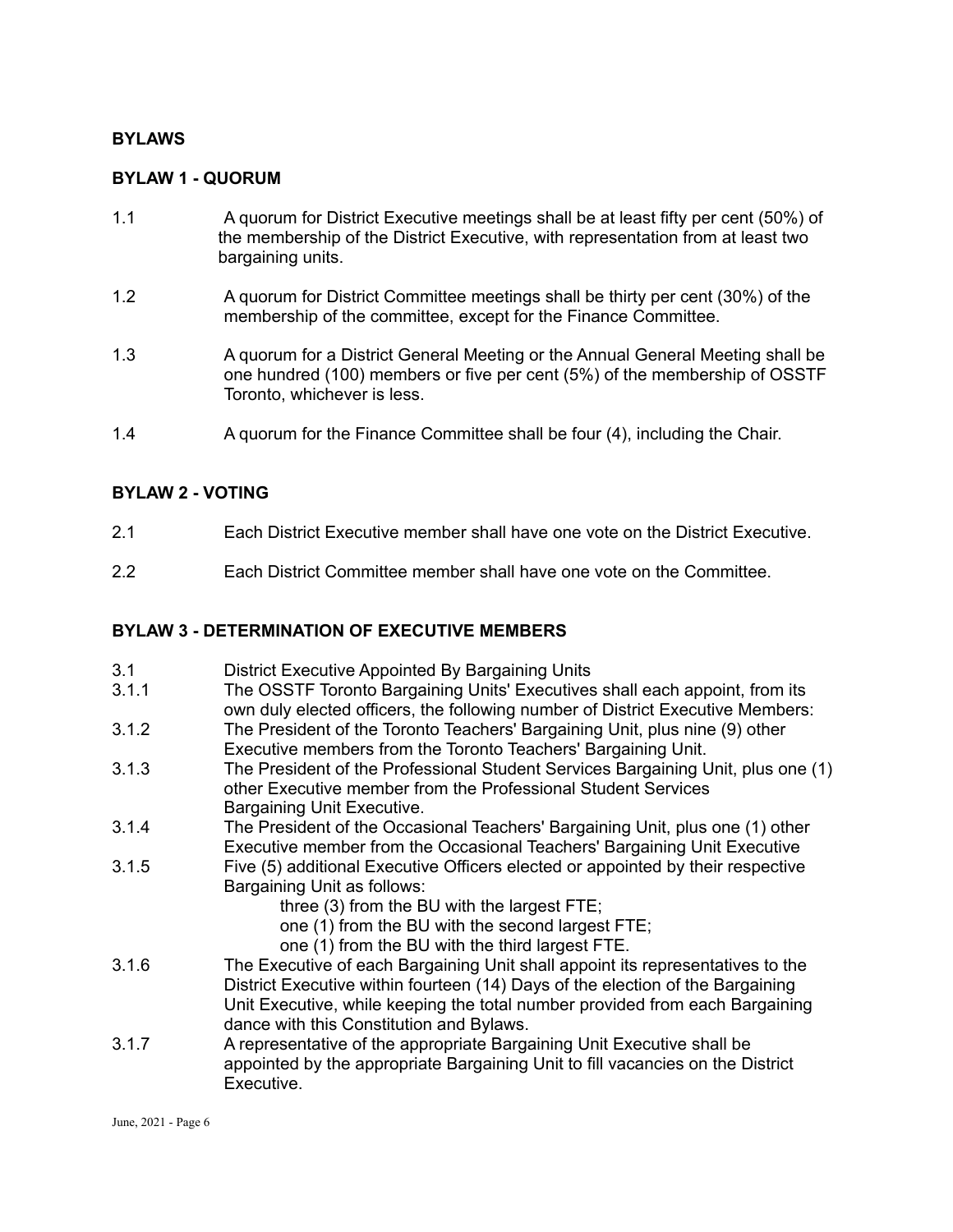- 3.2. Voting Members:
- 3.2.1 The President of OSSTF Toronto shall be the President of the Bargaining Unit with the largest FTE membership.
- 3.2.2 The Secretary/Treasurer shall be the Treasurer of the Bargaining Unit with the largest FTE membership.
- 3.2.3 The First Vice-President shall be the President of the Bargaining Unit with the second largest FTE membership.
- 3.2.4 The Second Vice-President shall be the President of the Bargaining Unit with the third largest FTE membership.
- 3.2.5 All other voting members of the District Executive shall serve as Executive officers.
- 3.3 Non-voting members of the OSSTF Toronto Executive:<br>3.3.1 others as may, from time to time, be deemed necessary
- others as may, from time to time, be deemed necessary by the OSSTF Toronto Executive.

#### **BYLAW 4 - STANDING COMMITTEES and AFFILIATIONS**

- 4.1 General Objectives of Standing Committees
- 4.1.1 To advise the District Executive and the membership on issues encompassed by the committee's terms of reference;
- 4.1.2 To submit the committee budget to the Finance Committee;
- 4.1.3 To report in writing to the District Executive and the membership on its activities upon request by the District Executive.
- 4.2 Membership and Terms of Reference of Standing Committees and Affiliations
- 4.2.1 Except for the Finance Committee, the Constitution Committee and the Health and Safety Committee, membership in all Standing Committees shall be open to all interested members.
- 4.2.1.1 Additional members may be co-opted by any committee with the approval of the District Executive.
- 4.2.1.2 The chairpersons of the Standing Committees, except for Occupational Health and Safety and Finance, shall be elected internally by their respective committees, subject to ratification by the District Executive. Committee chairpersons shall be elected annually, at the first meeting of the committee and hold office until the following June 30.
- 4.2.2 Finance
- 4.2.2.1 Membership
- 4.2.2.1.1 The Committee shall consist of members as follows:
- 4.2.2.1.2 the District Treasurer who shall act as Chairperson;
- 4.2.2.1.3 the Treasurers of each of the OSSTF Toronto Bargaining Units, not serving as Chair;
- 4.2.2.1.4 up to three (3) additional members from the Toronto Teachers' Bargaining Unit;<br>4.2.2.1.5 the committee mav appoint up to three (3) non-voting members.
- the committee may appoint up to three (3) non-voting members.
- 4.2.2.2 Terms of Reference
- 4.2.2.2.1 To prepare a draft budget for the next Federation year for presentation to each OSSTF Toronto Bargaining Unit Executive by May 15.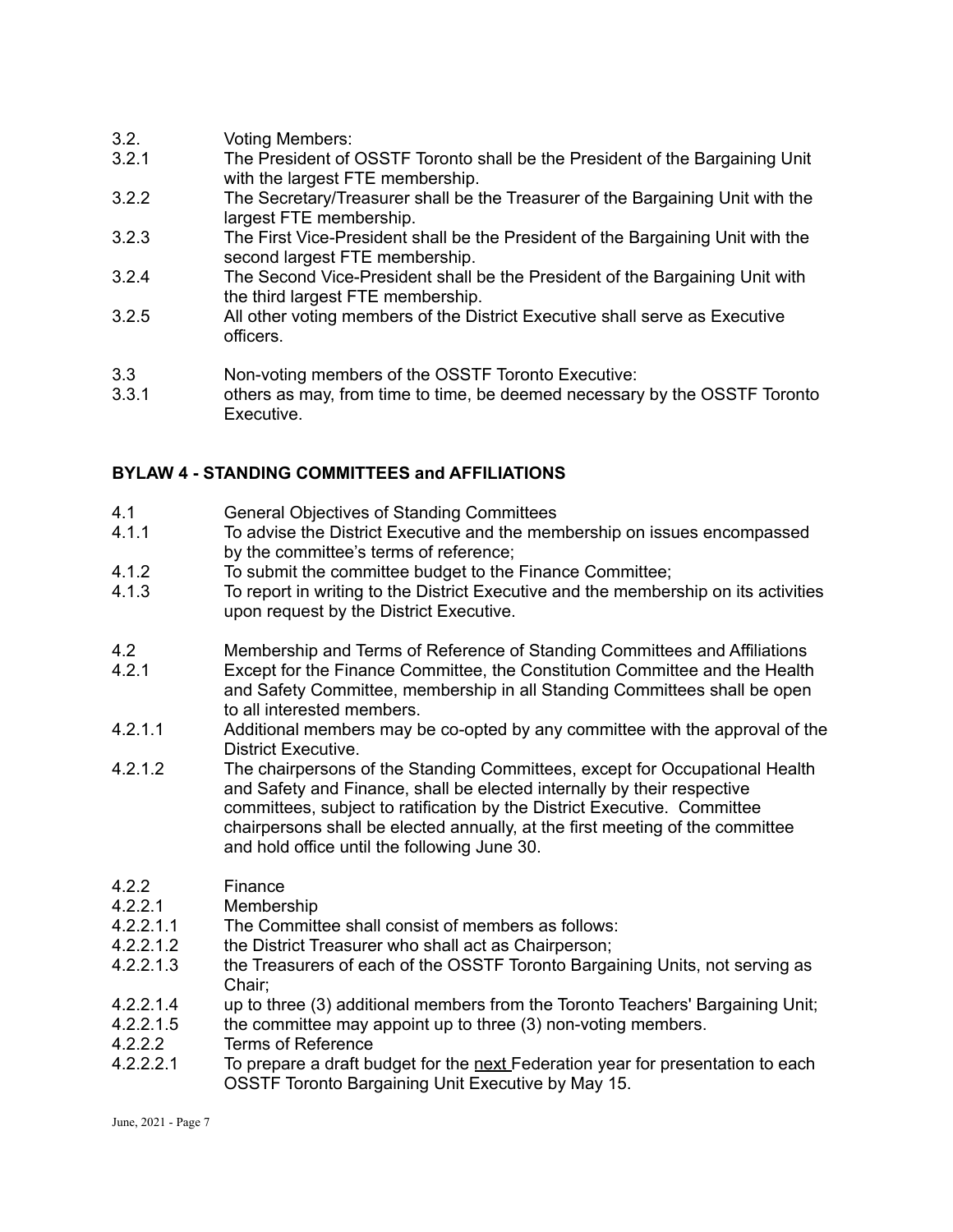- 4.2.2.2.2 To advise the District and Bargaining Unit Executives.
- 4.2.2.2.3 To periodically review the purposes and practices concerning any and all District funds and to report its findings to the District Executive.
- 4.2.2.2.4 To review the detailed authorized expenditures of the spending authorities of the District and prepare a written report to the District Executive.
- 4.2.2.2.5 To monitor all special District accounts.
- 4.2.3 Health and Safety
- 4.2.3.1 Membership
- 4.2.3.1.1 The committee shall consist of:
- 4.2.3.1.2 the District Health and Safety Officer (who shall be the Chairperson);
- 4.2.3.1.3 one (1) member from each Bargaining Unit;
- 4.2.3.1.4 additional members appointed or elected by the District Executive.<br>4.2.3.2 Terms of Reference
- 4.2.3.2 Terms of Reference<br>4 2 3 2 1 To become familiar v
- 4.2.3.2.1 To become familiar with the *Occupational Health and Safety Act* and its provisions.
- 4.2.3.2.2 To monitor workplace-related health and safety concerns, and to forward them to the District Health and Safety Officer, if needed.
- 4.2.3.2.3 To act in an advisory capacity to the District Executive.
- 4.2.3.2.4 To make recommendations relating to health and safety issues to the Bargaining Units, through the District Executive.
- 4.2.4 Status of Women<br>4.2.4.1 Terms of Reference
- Terms of Reference:
- 4.2.4.1.2 To monitor regularly the professional status of women members of OSSTF OSSTF Toronto and to advise the District Executive on the need for appropriate action with respect to any developing trends.
- 4.2.4.1.3 To provide a forum for the discussion of issues relevant to women in OSSTF.
- 4.2.4.1.4 To recommend to the District Executive, on an annual basis, goals to be achieved in order to implement OSSTF Affirmative Action statements and ways to remove barriers to women's full participation in OSSTF.
- 4.2.4.1.5 To recommend to the District Executive educational programs to promote equality of opportunity with specific reference to women members.
- 4.2.4.1.6 To encourage and promote respect for the rights and diverse needs of all members with respect to their personal and family obligations.
- 4.2.4.1.7 To work in conjunction with the Human Rights Committee and the Pride *(Nov 2020)* Committee to emphasize the intersections of identity and equity issues and to support members in negotiating conflicting rights.
- 4.2.4.1.8 To plan, organize and implement the Status of Women Awards for Exceptional Women and Women-identified Students, PSSP and Teachers dinner; choosing the student, PSSP and teacher award winners, including the Liz Barkley Lifetime Achievement Award for Union Activism or Mentorship.
- 4.2.4.1.9 To plan, organize and implement the Annual Kathryn Maxwell Bursary, to recognize and assist with initiatives at work sites and/or schools which support women and women identified members and students.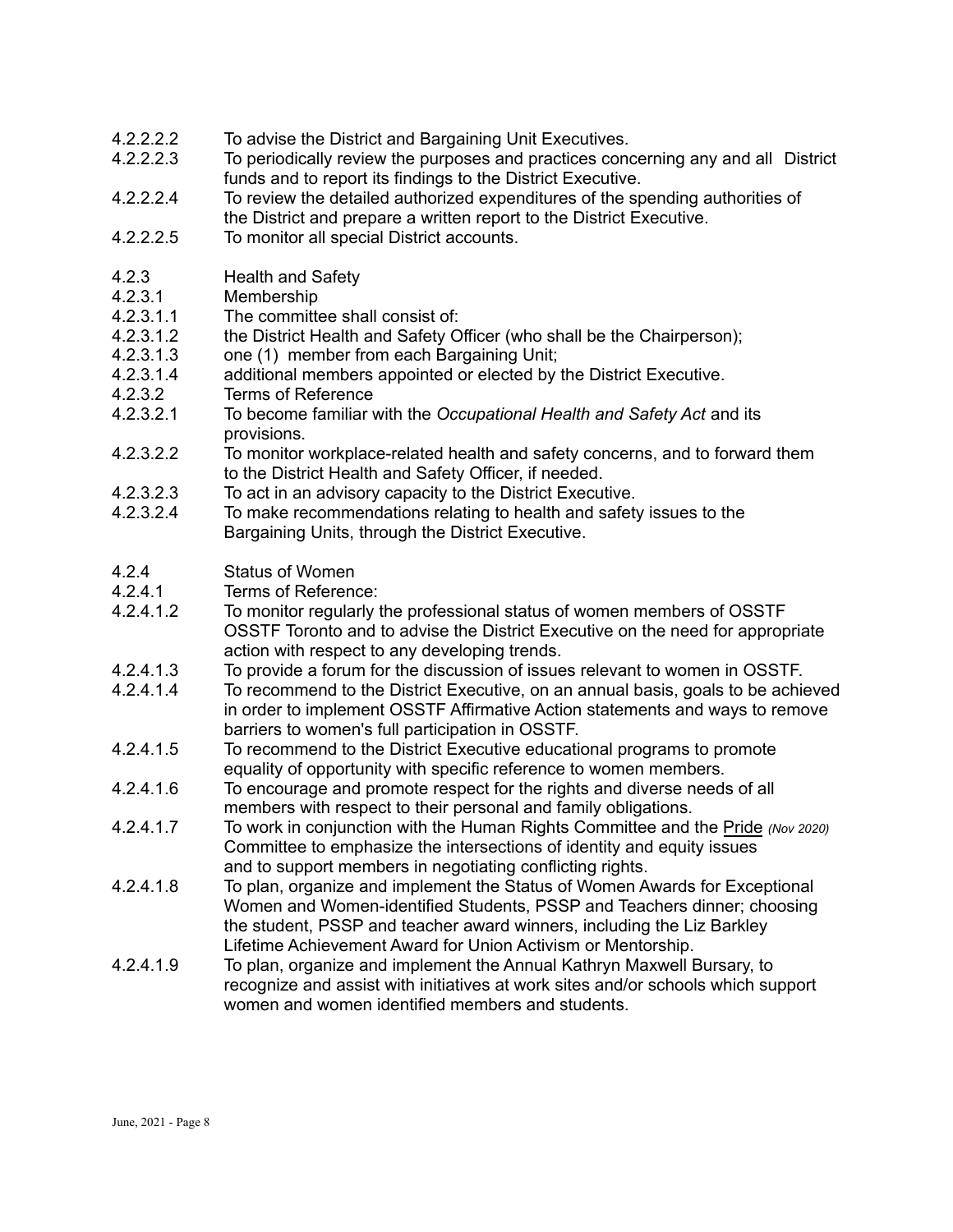| 4.2.5      | Human Rights                                                                      |
|------------|-----------------------------------------------------------------------------------|
| 4.2.5.1    | Terms of Reference:                                                               |
| 4.2.5.1.1  | To recommend to the District Executive on a regular basis, goals to be            |
|            | achieved and policies and actions to be implemented in order to safeguard         |
|            | human rights.                                                                     |
| 4.2.5.1.2  | To recommend to the District Executive policies and actions that will ensure      |
|            | equity and inclusion for all individuals in the workplace and all members of      |
|            | OSSTF.                                                                            |
| 4.2.5.1.3  | To establish links with other District Standing Committees to achieve common      |
|            | goals.                                                                            |
| 4.2.5.1.4  | To advocate for and allow for the creation of sub-committees to promote groups    |
|            | identified within the Ontario Human Rights Code.                                  |
| 4.2.5.1.5  | To assist the District Executive in the implementation of human rights and equity |
|            | programs, actions and policies.                                                   |
| 4.2.5.1.6  | To assist the District Executive in keeping the membership informed of events     |
|            | and issues pertaining to human rights and equity issues.                          |
| 4.2.5.1.7  | To assist the District Executive and/or the Communications/Excellence in          |
|            | Education Committee in the communication of OSSTF Toronto human rights            |
|            | and equity concerns and policies to the community at large.                       |
| 4.2.5.1.8  | To establish links with other OSSTF Human Rights Committees.                      |
| 4.2.5.1.9  | To establish links with community groups having common concerns.                  |
| 4.2.5.1.10 | To recommend to the District Executive, programs to realize equity for and        |
|            | inclusion in the full participation in OSSTF of, disadvantaged minority groups    |
|            | and to assist the District Executive in the implementation of such programs.      |
| 4.2.5.1.11 | To advise Bargaining Units, through the District Executive, on policies and       |
|            | contractual language which may be needed to improve employment equity.            |
| 4.2.5.1.12 | To implement human rights and equity education with the approval of the District  |
|            | Executive.                                                                        |
| 4.2.5.1.13 | To provide a forum for members to discuss human rights and equity issues.         |
| 4.2.5.1.14 | To work in conjunction with the Pride (Nov 2020) Committee and Status of          |
|            | Women Committee to emphasize the intersections of identity and equity issues      |
|            | and to support members in negotiating conflicting rights.                         |
|            |                                                                                   |
| 4.2.6      | Labour Council                                                                    |
| 4.2.6.1    | OSSTF Toronto shall affiliate with the Toronto and York Region Labour             |
|            | Council.                                                                          |
| 4.2.6.2    | Bargaining Unit representation at Labour Council shall be determined by the       |
|            | District Executive based upon FTE.                                                |
| 4.2.6.2.1  | Each Bargaining Unit shall select its own Labour Council Delegate(s) in           |
|            | accordance with its own constitution.                                             |
|            |                                                                                   |
| 4.2.7      | Pride Committee (Nov 2020)                                                        |
| 4.2.7.1    | <b>Terms of Reference</b>                                                         |
| 4.2.7.1.1  | To recommend to the District Executive, on a regular basis, goals to be           |
|            | achieved and policies and action to be implemented in order to foster a positive  |

and supportive environment within the District for Lesbian, Gay, Bisexual, Transgender, Two-Spirited, *(Nov 2020*) and Queer identified members.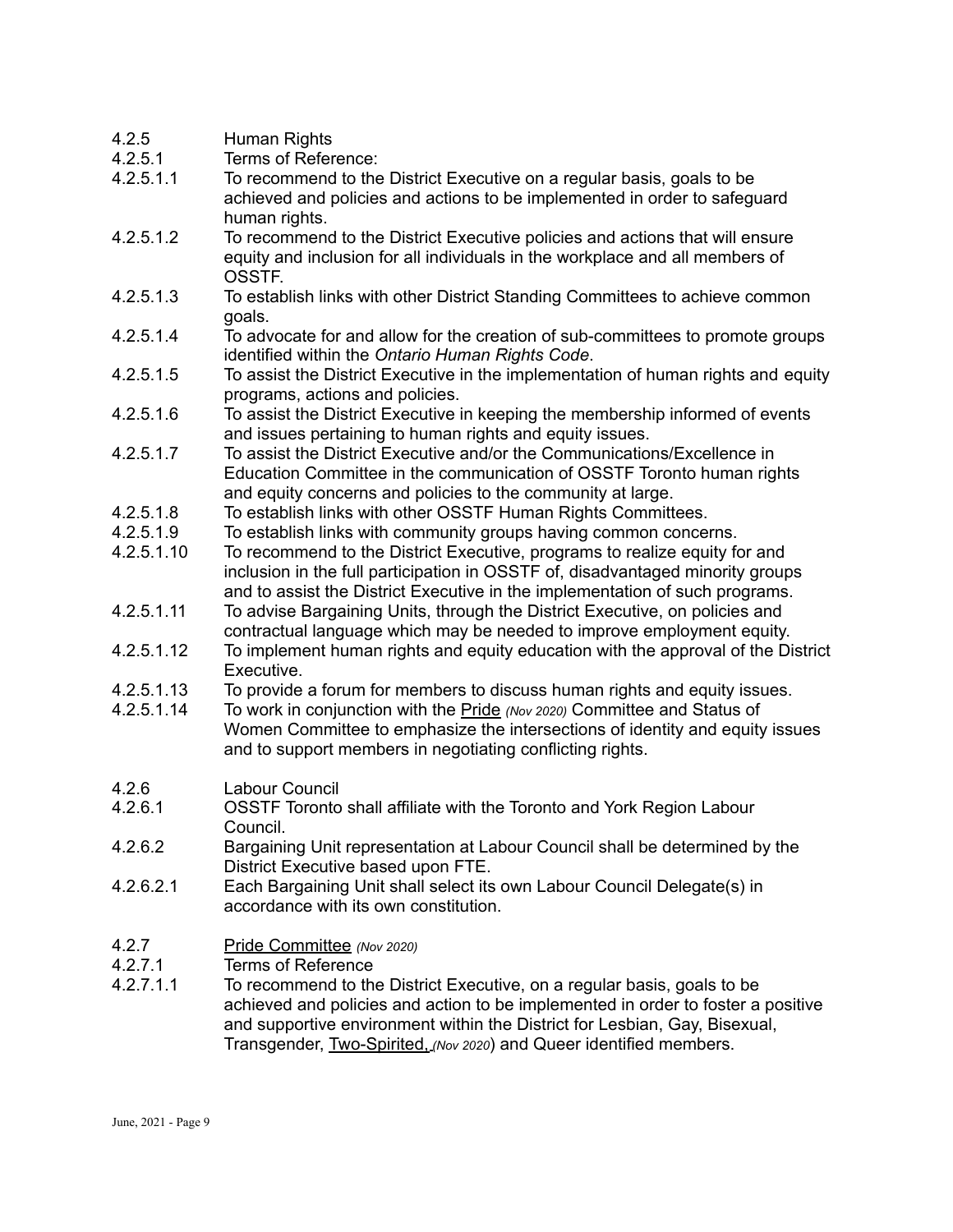- 4.2.7.1.2 To advocate for the recognition of the rights of members who are Lesbian, Gay, Bisexual, Transgender, Two-Spirited *(Nov 2020*) and Queer identified, or those perceived to be Lesbian, Gay, Bisexual, Transgender, Two-Spirited *(Nov 2020*) or Queer identified.
- 4.2.7.1.3 To advocate for recognition of the rights of members who choose to "come out."
- 4.2.7.1.4 To educate members about the serious effects of homophobia, transphobia *(Nov 2020)* and heterosexism and to implement measures that challenge these forms of oppression, with the approval of the District Executive.
- 4.2.7.1.5 To encourage and support members in building safe working environments free of discrimination and respectful of all human rights.
- 4.2.7.1.6 To provide a forum for members to discuss human rights and equity issues, specifically as they relate to Lesbian, Gay, Bisexual, Transgender, Two-Spirited *(Nov 2020*) and Queer identified concerns.
- 4.2.7.1.7 To work in conjunction with the Human Rights Committee and Status of Women Committee to emphasize the intersections of identity and equity issues, and to support members in negotiating conflicting rights.
- 4.2.7.1.8 To advise the Bargaining Units through the District Executive on policies and contractual language which may be needed to protect the rights of Lesbian, Gay, Bisexual, Transgender, Two-Spirited *(Nov 2020*) and Queer identified members.
- 4.2.7.1.9 To establish links with community groups and labour organizations that have common concerns.
- 4.2.7.1.10 To assist the District Executive in keeping the membership informed of events and issues pertaining to Lesbian, Gay, Bisexual, Transgender Two-Spirited *(Nov 2020*) and Queer identified concerns.
- 4.2.7.1.11 To assist the District Executive in the implementation of human rights and equity programs, actions and policies.
- 4.2.8 Constitution and Steering *(Nov 2020)*
- 4.2.8.1 Membership
- 4.2.8.1.1 The committee shall consist of at least two (2) but not more than three (3) members appointed by the Executive of each Bargaining Unit and any additional members elected or appointed by the District Executive.
- 4.2.8.2 Terms of Reference:
- 4.2.8.2.1 To propose amendments to the District Constitution and report to District Council.
- 4.2.8.2.2 To provide advice and assistance to the District including the District Executive, individual Bargaining Units and members on matters related to District constitution, bylaw and policy amendments upon request.
- 4.2.8.3 Each bargaining unit may appoint one member to assist the Chair by performing the duties of a Steering Committee during a District General Meeting and District Annual General Meeting. *(Nov 2020)*
- 4.2.8.4 Members of Steering can only participate in a vote if it is a secret ballot, and they are voting members of the meeting. *(Nov 2020)*
- 4.2.8.5 Members of the meetings' Steering Committee will remain on the meeting's Steering Committee from the Approval of the Agenda until Adjournment. *(Nov 2020)*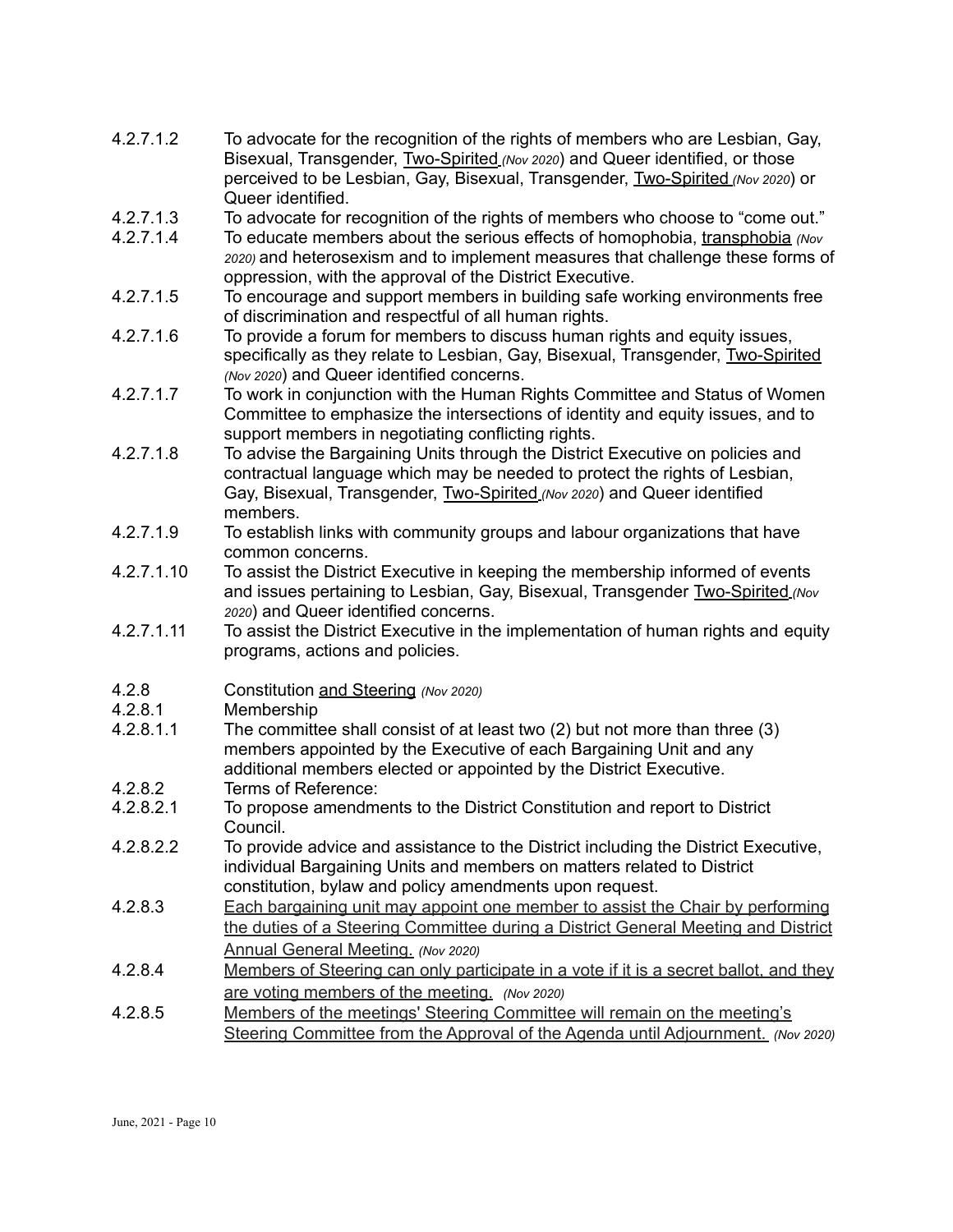| 4.2.8.6    | The Chair of the District General Meeting and the District Annual General<br>Meeting shall be a non-voting member appointed by the Executive Liaison to the<br>District Constitution Committee. (Nov 2020)      |
|------------|-----------------------------------------------------------------------------------------------------------------------------------------------------------------------------------------------------------------|
| 4.2.9      | Eco                                                                                                                                                                                                             |
| 4.2.9.1    | <b>Duties</b>                                                                                                                                                                                                   |
| 4.2.9.1.1  | engage in educational work with the membership to promote a culture of<br>environmental responsibility/sustainability;                                                                                          |
| 4.2.9.1.2  | offer help and guidance to members in their work in their school/worksite on<br>environmental issues;                                                                                                           |
| 4.2.9.1.3  | monitor the ecological footprint of the District;                                                                                                                                                               |
| 4.2.9.1.4  | make recommendations to the Executive regarding the reduction of this<br>footprint;                                                                                                                             |
| 4.2.9.1.5  | work with District Committees when appropriate and Bargaining Units on<br>request;                                                                                                                              |
| 4.2.9.1.6  | work with other unions, political organizations and environmental groups<br>when appropriate;                                                                                                                   |
| 4.2.9.1.7  | perform other duties as requested by the Executive or General Meetings.                                                                                                                                         |
| 4.2.10     | Black, Indigenous, and Workers of Colour                                                                                                                                                                        |
| 4.2.10.1   | <b>Terms of Reference</b>                                                                                                                                                                                       |
| 4.2.10.1.1 | To provide a space where issues of concern to Black, Indigenous,<br>and Workers of Colour can be raised and discussed.                                                                                          |
| 4.2.10.1.2 | To determine an annual set of goals that reflect issues of concern<br>to Black, Indigenous, and Workers of Colour and that advance<br>OSSTF Toronto and public education.                                       |
| 4.2.10.1.3 | To make recommendations on how to better incorporate anti-racism and<br>decolonization into our union and how to better address the concerns of Black,<br>Indigenous, and Workers of Colour over the long-term. |
| 4.2.10.1.4 | To report to the District Executive as requested.                                                                                                                                                               |
| 4.2.11     | <b>Communications and Political Action</b>                                                                                                                                                                      |
| 4.2.11.1   | <b>Terms of Reference</b>                                                                                                                                                                                       |
| 4.2.11.1.1 | To promote the dissemination of information within and between OSSTF<br>Toronto members, Provincial OSSTF members, and the wider community.                                                                     |
| 4.2.11.1.2 | To provide expertise and advice in improving communications techniques and to<br>make recommendations for long-term communications strategies.                                                                  |
| 4.2.11.1.3 | To advise the District Executive on matters relating to establishing and<br>maintaining liaison with OTF affiliates and other groups supportive of public<br>education.                                         |
| 4.2.11.1.4 | To provide for maintaining links with the Political Action Committees in the<br>Districts of the Greater Toronto Area.                                                                                          |
| 4.2.11.1.5 | To advise the District Executive on matters concerning political action aimed at<br>serving the interests of the membership at all levels of government.                                                        |
| 4.2.11.1.6 | To implement political action activities approved by Provincial OSSTF or the<br>District Executive.                                                                                                             |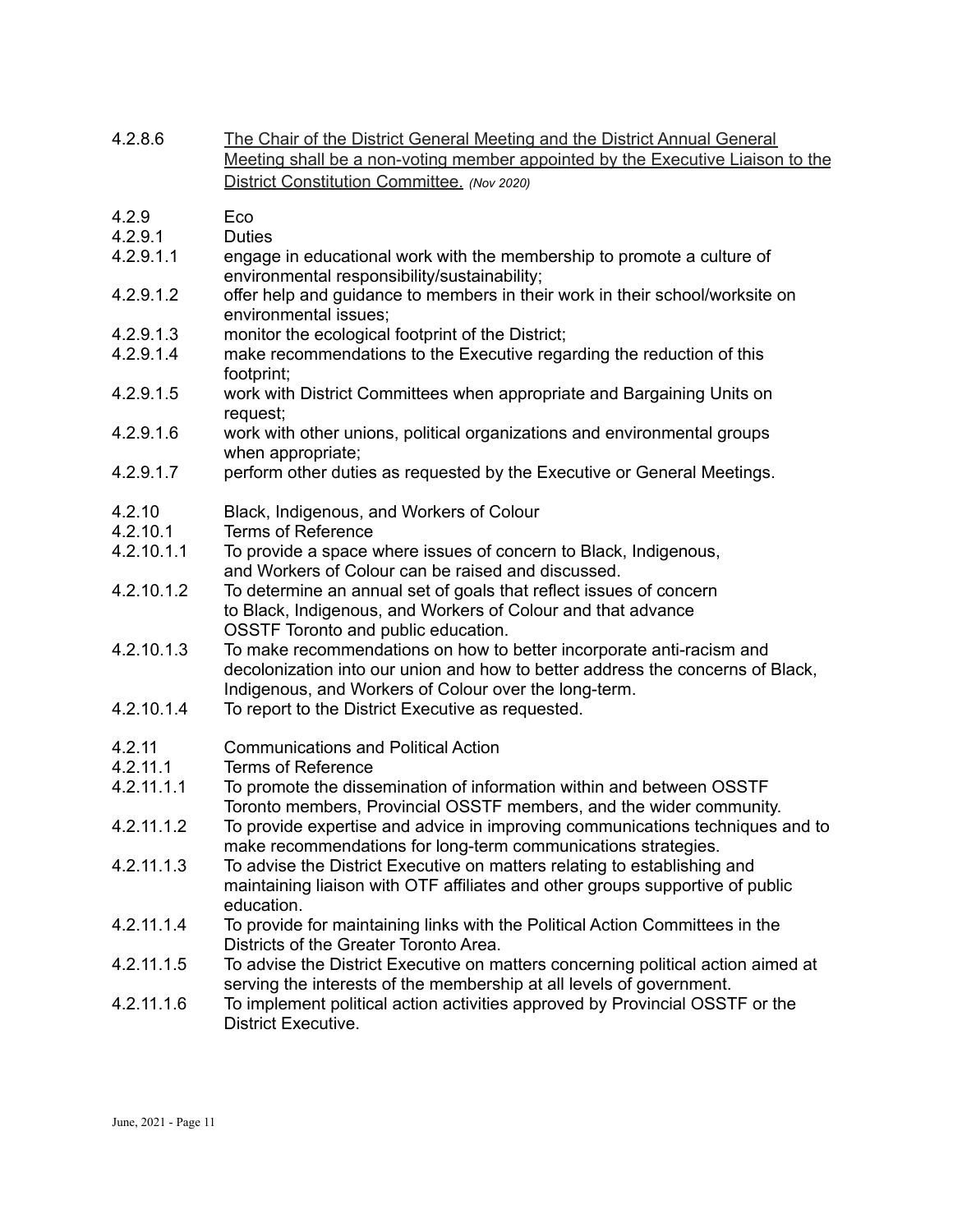#### **BYLAW 5 - DISTRICT FINANCES**

- 5.1 Duty To Report To Treasurer
- 5.1.1 All District Bargaining Units shall submit to the District Secretary/Treasurer on a monthly basis, bank statements for all accounts, and an up-to-date financial statement that reflects accurately the financial status of the Bargaining Unit.
- 5.2 District Finance Rules and Procedures
- 5.2.1 The Finance Committee shall request information of projected activities for the coming year and their estimated costs in order to prepare the draft budget.
- 5.2.2 A draft budget shall be prepared by the District Finance Committee for presentation to the District Executive.
- 5.2.3 The final District budget shall be approved at the October General Meeting.
- 5.2.4 The final budget shall be the maximum expenditure of the District for that year unless amended by District Executive by a three-quarters (3/4) majority of the Voting Members of the Executive.
- 5.2.5 An independent auditor shall be appointed at a General Meeting, upon the recommendation of the Finance Committee in consultation with the District Executive, in any year not audited by the Provincial Auditor. The Auditor's Report shall be presented to the District Executive immediately following receipt thereof. Each OSSTF Toronto Bargaining Unit shall ensure that interested members have an opportunity to review the auditor's report.
- 5.3 Reserve Funds
- 5.3.1 Reserve Funds shall be placed in a Reserve Fund Account in the name of OSSTF Toronto.
- 5.3.2.1 Initially the Revenue Stabilization Reserve will be established at an amount of \$170,000.00, which will be allocated from the audited 2016 "Accumulated Surplus end of year".
- 5.3.2.2 Thereafter eighty per cent (80%) of any unaudited excess of revenue over expenditures will be added to this reserve to a maximum of \$250,000.00.
- 5.3.2.3 Allocations from this reserve may only be used by the District and Bargaining Units to supplement Funding Master revenue. As part of the District Finance Committee's annual budgeting process, a recommendation may be made to the District Executive for an allocation from this reserve to be included in a District budget line: "Allocation from OSSTF Toronto District 12 Revenue Stabilization Reserve." Allocations to Bargaining Units from this budget line will occur on an FTE basis. Any annual allocation must be approved as part of the yearly District Budget General Meeting process.
- 5.4 Bargaining Unit Funds
- 5.4.1 Each Bargaining Unit Treasurer shall submit a Bargaining Unit budget to the District Secretary/Treasurer by October 15 of each year.
- 5.4.2 The Bargaining Units Shall:
- 5.4.2.1 establish bank accounts, appoint signing authorities and be financial selfadministering;
- 5.4.2.2 submit financial statements as at December 31, March 31 and June 30 to the OSSTF Toronto Secretary/Treasurer;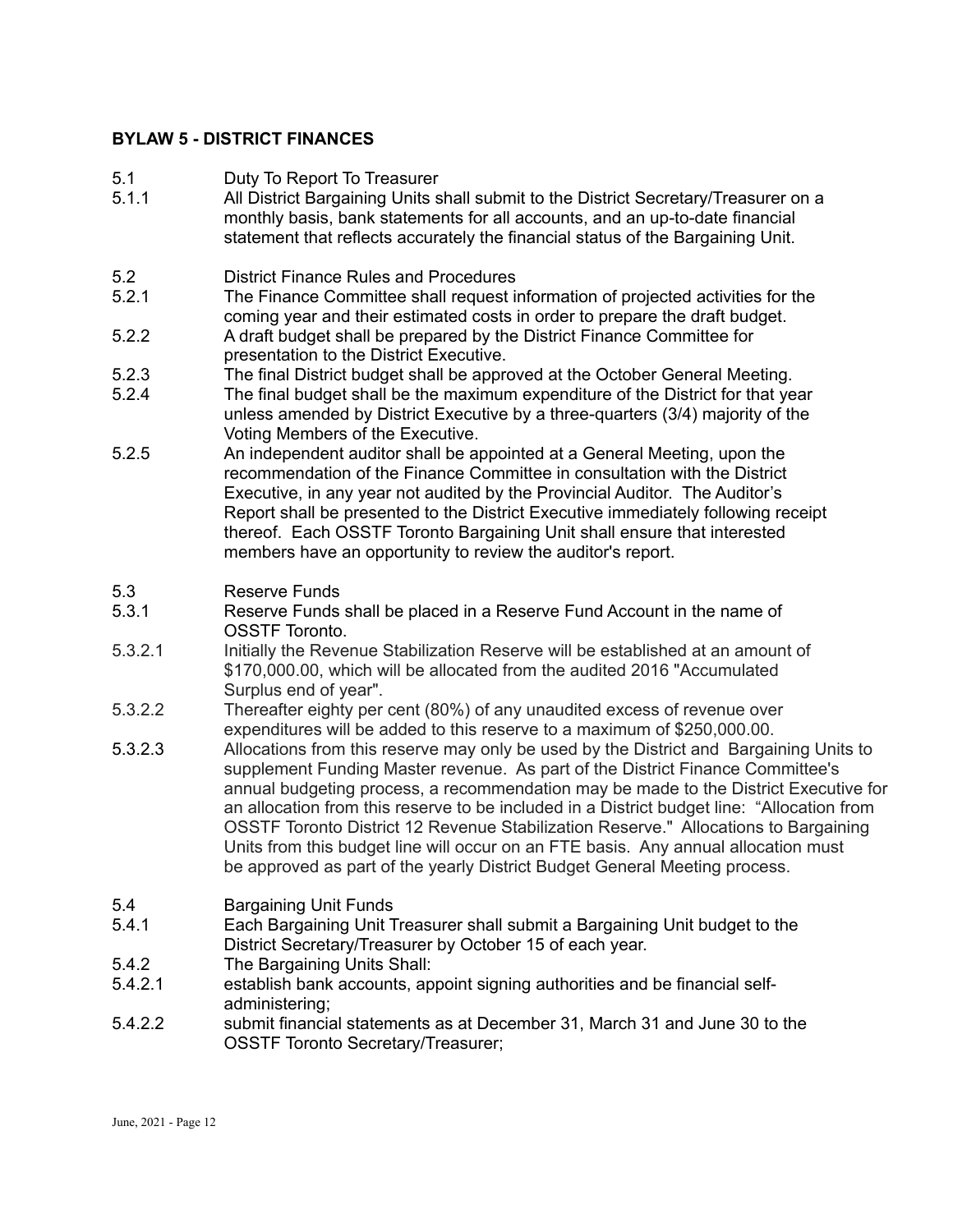- 5.4.2.3 submit all electronic and printed financial records, receipts, cheques, deposit records and any other record required to conduct the District audit to the OSSTF Toronto Secretary/Treasurer by July 30<sup>th</sup> of each year;
- 5.4.2.4 assume all costs incurred for a Bargaining Unit audit as required.
- 5.5 Spending Authorities
- 5.5.1 The Spending Authority for all District Lines shall be the OSSTF Toronto Executive.
- 5.5.2 The Spending Authority for all Secondary Teachers Bargaining Unit Lines shall be the TTBU Executive.
- 5.5.3 The Spending Authority for all Occasional Teachers Bargaining Unit Lines shall be the OTBU Executive.
- 5.5.4 The Spending Authority for all Professional Student Services Personnel Lines shall be the PSSP Executive.

#### 5.6 District Levy

- 5.6.1 The levy for OSSTF Toronto Members shall be \$0.50 per pay cheque issued by the Toronto District School Board to OSSTF Toronto Members.
- 5.6.1.1 Any OSSTF Toronto Levy shall be used by the District Executive to defray the costs of political action activities as approved by the District Executive.

## 5.7 District Levy II<br>5.7.1 The District sha

The District shall have a member levy dedicated to funding dismantling anti-black racism and intersectional oppression positions and initiatives where such funds are to be used to allow each Dismantling Anti-Black Racism and Intersectional Oppression Executive access to up to 30 days of time release during the school year, as well as to complete their duties. *(June 2021)*

#### **BYLAW 6 - DELEGATES TO AMPA**

- 6.1 The District Executive shall publish the number of AMPA delegates generated by each Bargaining Unit.
- 6.2 Each OSSTF Toronto Bargaining Unit shall determine their AMPA delegates, arising from their bargaining unit membership, according to the Provincial Constitution and Bylaws.
- 6.2.1 Each OSSTF Toronto Bargaining Unit shall notify the District Secretary/Treasurer of the names of all candidates for AMPA Delegate, indicating the vote total for each candidate, no later than the third Monday in December.
- 6.3 The District Secretary/Treasurer and/or AMPA Coordinator shall replace Bargaining Unit Delegates from the Bargaining Unit Alternate/Reserve list in order of the vote ranking submitted by each Bargaining Unit.
- 6.3.1 The District Secretary/Treasurer and/or AMPA Coordinator may use any OSSTF Toronto Member to replace a Bargaining Unit's Delegate or Alternate(s), if no other member(s) of that Bargaining Unit is available.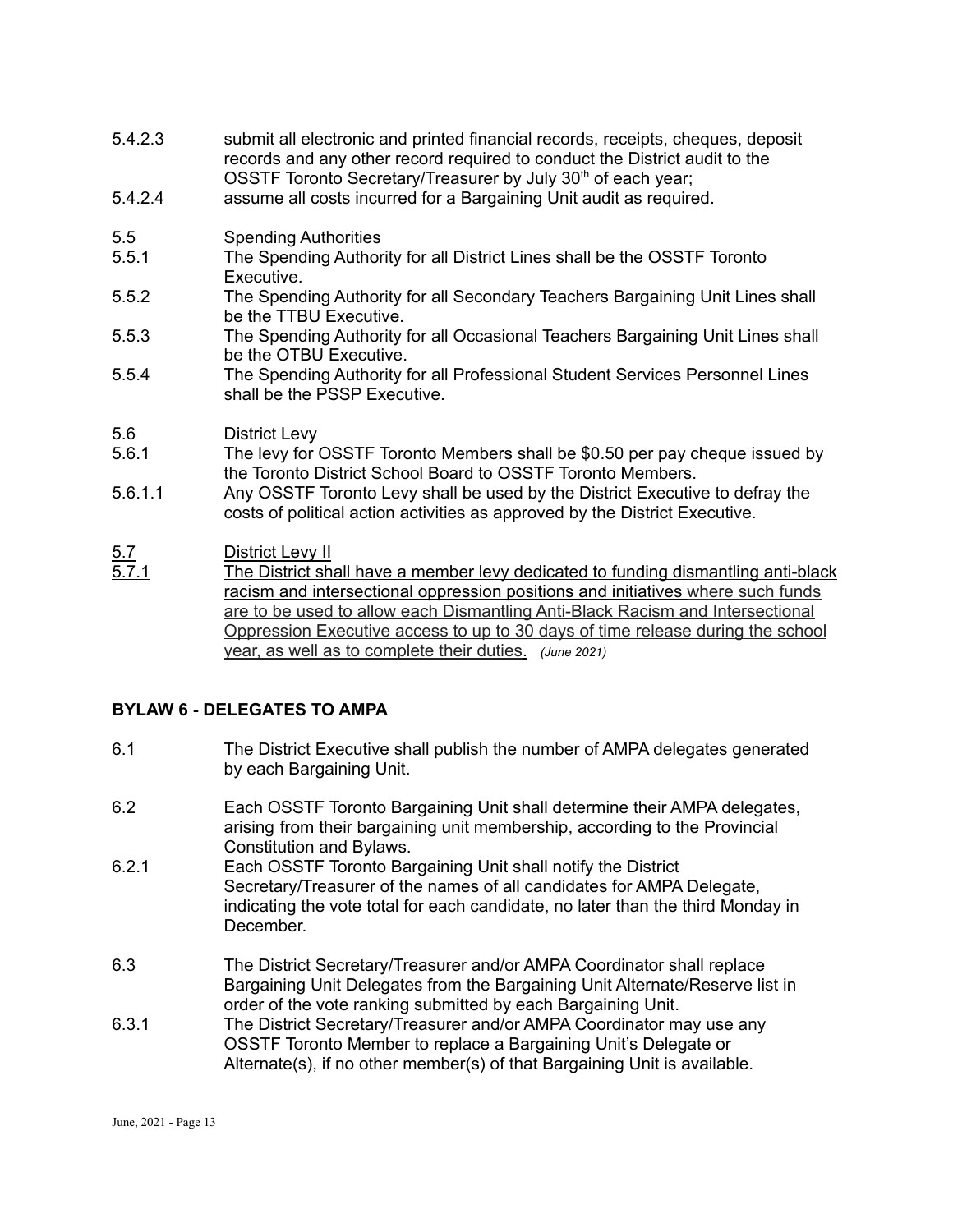- 6.4 All members currently serving as Provincial Councillors shall be AMPA delegates.
- 6.5 The District Executive shall determine the number of Alternates, up to the maximum allowed by the Provincial Office, able to attend each AMPA. Once the number of Alternates is established, each Bargaining Unit shall be given the opportunity to provide the names of the Alternates. The number of Alternates from each Bargaining Unit shall be in direct proportion with the allowed number of Delegates.

#### **BYLAW 7 - RIGHTS, PRIVILEGES AND DUTIES OF MEMBERS**

- 7.1 Rights and Privileges
- 7.2 Duties of Members
- 7.2.1 The members of OSSTF Toronto shall be subject to the same duties as outlined in the Provincial Constitution.

#### **BYLAW 8 - DUTIES OF THE DISTRICT EXECUTIVE**

- 8.1 It shall be the duty of the District Executive to:<br>8.1.1 act in the name of OSSTF Toronto OSSTF, sulf
- act in the name of OSSTF Toronto OSSTF, subject to the limitations of this Constitution and its Bylaws;
- 8.1.2 facilitate the coordination of Bargaining Units' negotiations, and promote their interests;
- 8.1.3 be responsible for all financial transactions between the OSSTF Provincial Office and OSSTF Toronto;
- 8.1.4 be responsible for all financial arrangements between OSSTF Toronto and Bargaining Units organized under OSSTF Toronto;
- 8.1.5 establish and monitor District Standing Committees and any other Ad Hoc Committees;
- 8.1.6 empowered to act on behalf of the District when interests of OSSTF Toronto members are at stake;
- 8.1.7 actively encourage open communication and cooperation among all of the Bargaining Units within OSSTF Toronto;
- 8.1.8 establish and publish to the membership the dates of all District Executive Meetings including, where possible, meetings of District Standing Committees;
- 8.1.9 establish and publish to the membership the dates needed to satisfy 'on time' requirements established in the Bylaws;
- 8.1.10 provide for the appointment of a District Communications/Excellence in Education Officer, District Health and Safety Officer, Education Services Officer, Human Rights Officer, Status of Women Officer and a District Political Action Officer;
- 8.1.11 appoint from its members liaisons to District Standing Committees;
- 8.1.12 provide for ad hoc committees of the District;
- 8.1.13 ensure all District members have a means of access to the District Executive;
- 8.1.14 call a minimum of two (2) District General Meetings/socials per year, one (1) in October and one (1) in June which shall be the Annual General Meeting;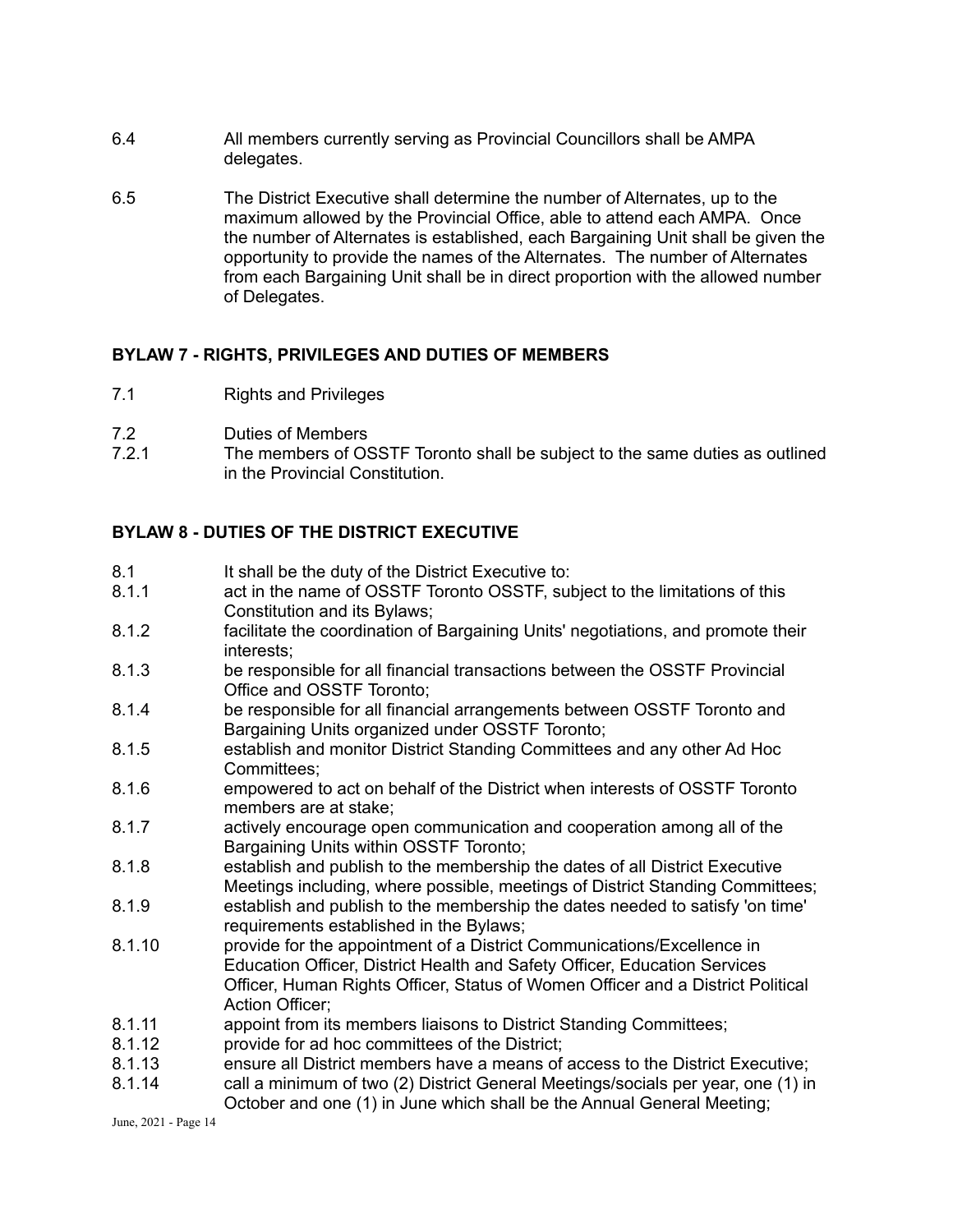- 8.1.15 make the District members aware of OSSTF Toronto policies;
- 8.1.16 promote, within the District, the aims and objectives of OSSTF;
- 8.1.17 meet on a regularly scheduled basis and at the call of the President;
- 8.1.18 deal with matters brought before it which require action;
- 8.1.19 keep the District membership informed of its activities and the activities of the District Committees;
- 8.1.20 recommend the District budget to the October General Meeting;
- 8.1.21 authorize payment of expenses and accounts which are not in the budget;
- 8.1.22 establish Ad Hoc committees;
- 8.1.23 oversee all its committees, and deal with all committee reports and submissions;
- 8.1.24 appoint members to all committees as required;
- 8.1.25 respect the right of all OSSTF Toronto Bargaining Unit Presidents, or their designates, when confronted with serious Bargaining Unit issues, to address the representative bodies of OSSTF Toronto Bargaining Units other than their own;
- 8.1.26 allocate interest earned from the Reserve Funds;
- 8.1.27 promote the interaction between the District Executive, Bargaining Units, Standing Committees and the District membership;
- 8.1.28 develop the Anti-Harassment and Anti-Bullying Policy and Procedure.

#### 8.2 President

- 8.2.1 it shall be the responsibility of the President to:<br>8.2.2 act as Chief Executive Officer of the District:
- act as Chief Executive Officer of the District;
- 8.2.3 call and preside over all meetings of the District Executive;
- 8.2.4 call a General Meeting of the District when deemed necessary;
- 8.2.5 act on all District committees as an *ex-officio* member;
- 8.2.6 be empowered to invite District members who are on provincial standing committees to attend meetings;
- 8.2.7 call a meeting of the District Executive within two (2) days of a request of greater than sixty percent (60%) of the District Executive;
- 8.2.8 act as liaison between the District and the Toronto District School Board as directed by the District Executive, except for matters related to the negotiation or maintenance of the terms and conditions of employment.

## 8.3 Vice Presidents<br>8.3.1 It shall be the real

- It shall be the responsibility of the First Vice-President to:
- 8.3.2 perform duties as assigned by the President;
- 8.3.3 It shall be the responsibility of the Second Vice-President to:
- 8.3.4 perform duties as assigned by the President.
- 8.4 Executive Officers
- 8.4.1 It shall be the responsibility of the Executive Officers to:
- 8.4.2 perform duties as assigned by the President.
- 8.5 Secretary/Treasurer
- 8.5.1 It shall be the responsibility of the Secretary/Treasurer to:
- 8.5.2 receive, hold and disburse all moneys of the District according to the OSSTF Constitution and Bylaws, or as required by law;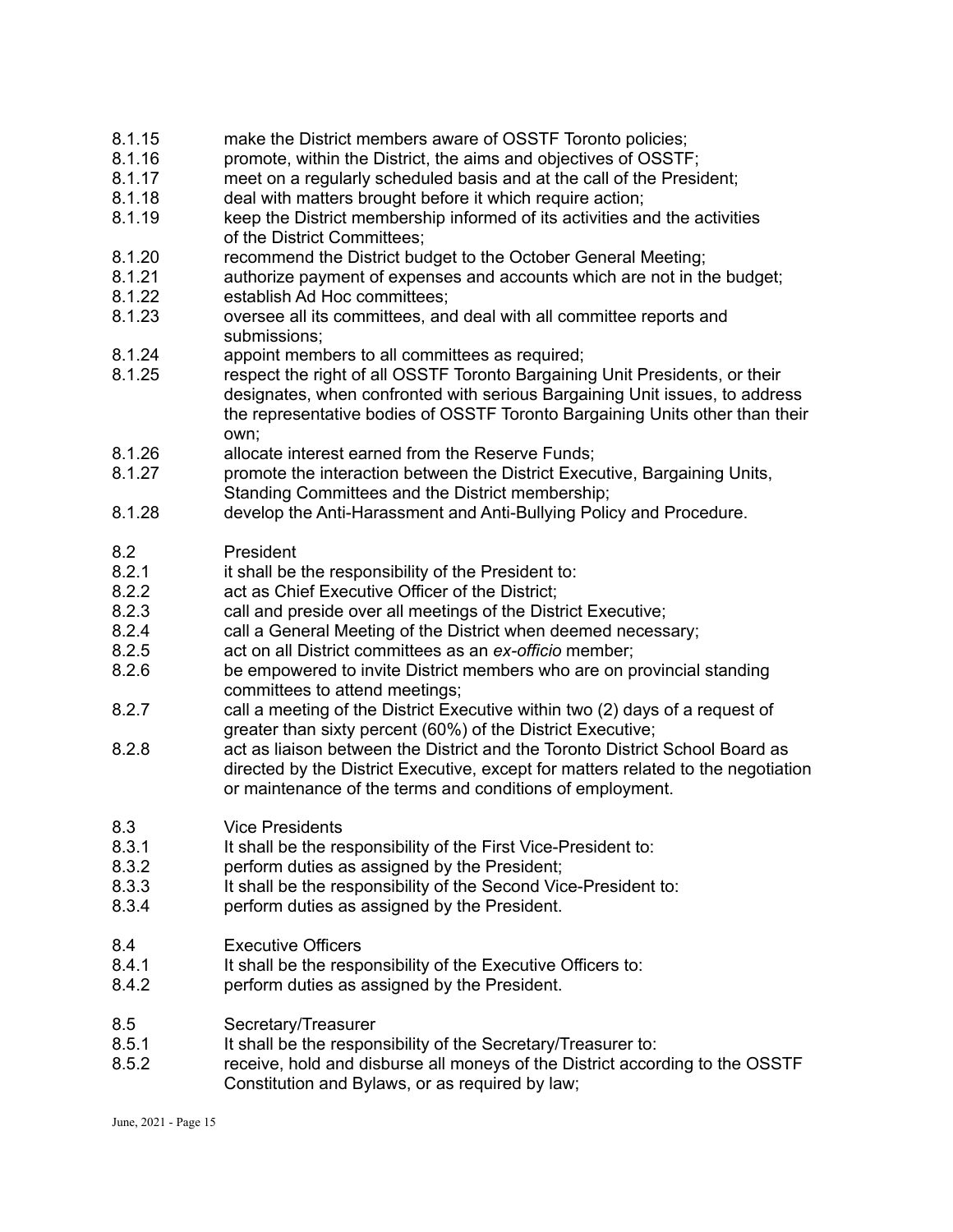- 8.5.3 keep account of all moneys received, held and disbursed by the District;
- 8.5.4 pay by cheque all accounts authorized by the District Executive;
- 8.5.5 invest funds of the District on instruction of the District Executive;
- 8.5.6 upon receipt of the funds to be disbursed to the Bargaining Units, those funds shall normally be disbursed within ten (10) Days;
- 8.5.7 present an annual District budget to the District Executive that clearly delineates District revenues and expenses and apportions the remaining amount from the Provincial Funding Master to the three (3) Bargaining Units based on their percentage of FTE Membership;
- 8.5.8 present monthly interim financial reports to the District Executive;
- 8.5.9 **present to the District membership annual a financial report:**
- 8.5.10 present to the District membership an audited financial report every two (2) years.

#### **BYLAW 9 – CANDIDATES FOR PROVINCIAL EXECUTIVE OR OTF GOVERNOR**

- 9.1 In an OSSTF election year, a Member wishing to seek election to either Provincial Executive or OTF Governor:
- 9.1.1 Shall inform the District Secretary/Treasurer by the second Tuesday after Labour Day in the election school year if financial assistance from the District is to be requested;
- 9.1.2 may request the endorsement of OSSTF Toronto Executive only at the first District Executive Meeting of the Year;
- 9.1.3 may request endorsement of the District only at the October General Meeting.

#### **BYLAW 10 - DISTRICT POLICY**

- 10.1 **Establishment and Rescission by District Executive**<br>10.1.1 Policy, amendment or rescission of Policy, and ame
- Policy, amendment or rescission of Policy, and amendment or rescission of existing Policy may be made at any meeting of the District Executive:
- 10.1.2 by a two-thirds (2/3) vote of Executive members qualified to vote, present and voting, provided notice of the proposal was provided to all members of the District Executive at least seven (7) days prior to the District Executive meeting at which the proposed change is to be voted on.
- 10.1.3 Such notice is not required to be given to a member of the District Executive who cannot be reasonably reached by phone, mail, courier or electronic means.
- 10.1.4 by a nine-tenths (9/10) vote of the Executive members qualified to vote, present and voting, where previous notice has not been given.
- 10.1.5 Policy motions requiring a nine-tenths (9/10) vote for approval given shall be provided to the District President in writing prior to the start of the meeting.
- 10.1.6 A Policy motion requiring a nine-tenths (9/10) vote, which fails, may be reconsidered at the next District Executive Meeting provided proper notice is given.
- 10.1.7 Policy motions shall be considered only after the completion of the other published business of the Agenda, unless it is the majority will of the District Executive to do otherwise.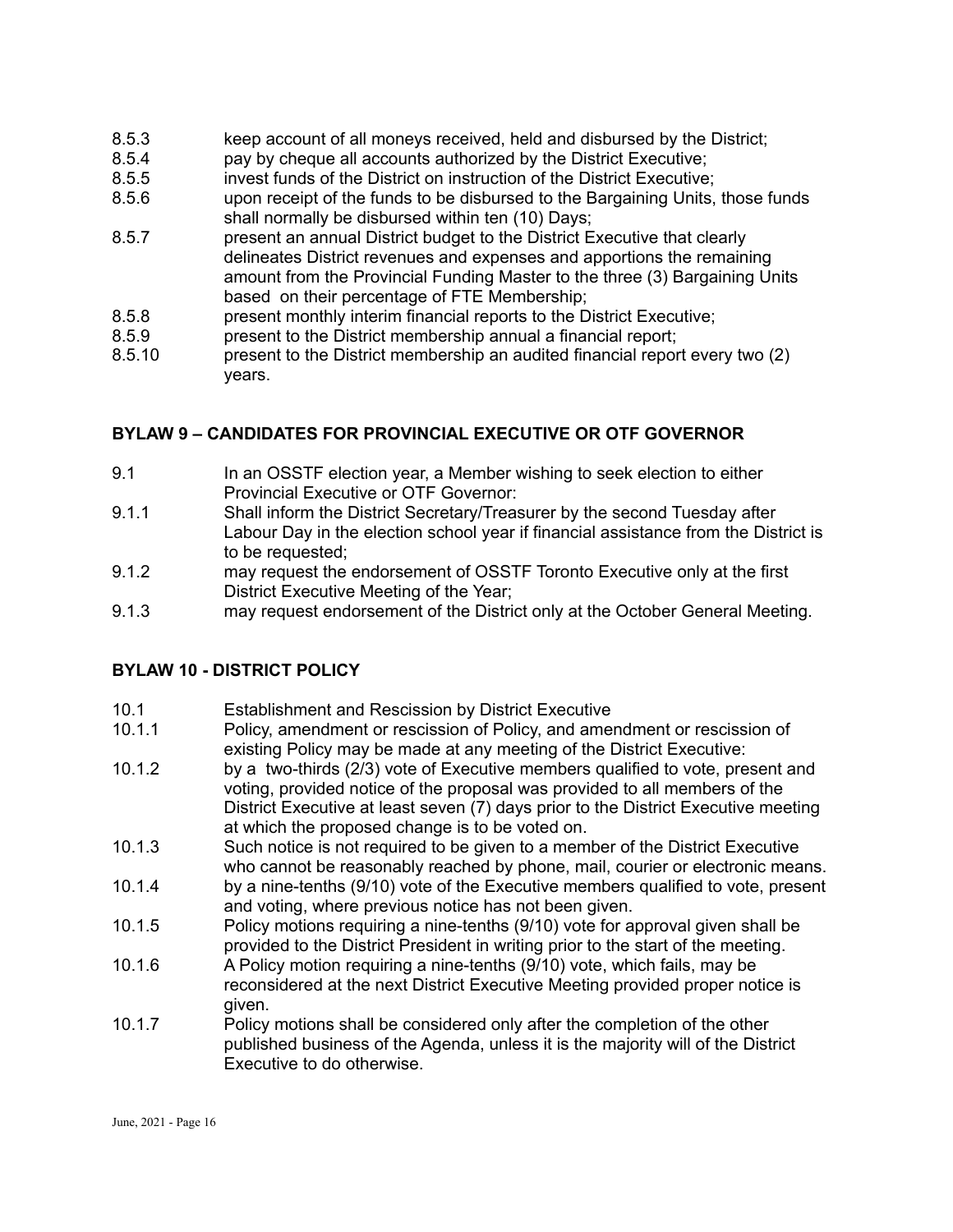#### **BYLAW 11 - DISTRICT DUTIES OF THE BARGAINING UNITS**

- 11.1 It shall be the duty of the Bargaining Units to:
- 11.1.1 provide accurate lists of its members when needed for District business;
- 11.1.2 provide the assistance and information necessary for the District to coordinate bargaining activities;
- 11.1.3 keep the District informed of its activities as they may impact on the District;
- 11.1.4 be responsible for their own negotiations and grievances and report on the progress of significant developments to the District Executive.

#### **BYLAW 12 - RULES OF ORDER AND PROCEDURES**

- 12.1 The District President or designate shall be the Chair of District Executive Council meetings.
- 12.2 The Chair of District Executive meetings may:
- 12.2.1 move motions;
- 12.2.2 participate in debate;
- 12.2.3 vote on any motion.

#### **BYLAW 13 – MEETINGS**

- 13.1 District Executive:
- 13.1.1 There shall be a minimum of six (6) meetings per year, with no more than forty (40) days between any two meetings.
- 13.2 District Standing Committees:
- 13.2.1 There shall be a minimum of four (4) meetings per year.
- 13.3 Submission of Resolutions to District Executive
- 13.3.1 Motions with an associated cost must be accompanied by a reasonable cost estimate.
- 13.4 Submission of Resolutions to General Meetings
- 13.4.1 Motions with an associated cost must be accompanied by a reasonable cost estimate.

#### **BYLAW 14 – AMENDMENTS TO BYLAWS**

- 14.1 Amendments to these Bylaws may be made at the Annual General meeting provided notice of motion has been given to the Constitution Committee twenty (20) days in advance of the General Meeting.
- 14.1.1 The Constitution Committee shall ensure that the District executive is provided copies of the proposed amendments at least ten (10) days prior to the General Meeting.
- 14.1.2 Each bargaining unit executive must provide the proposed amendments to their membership prior to the General Meeting.